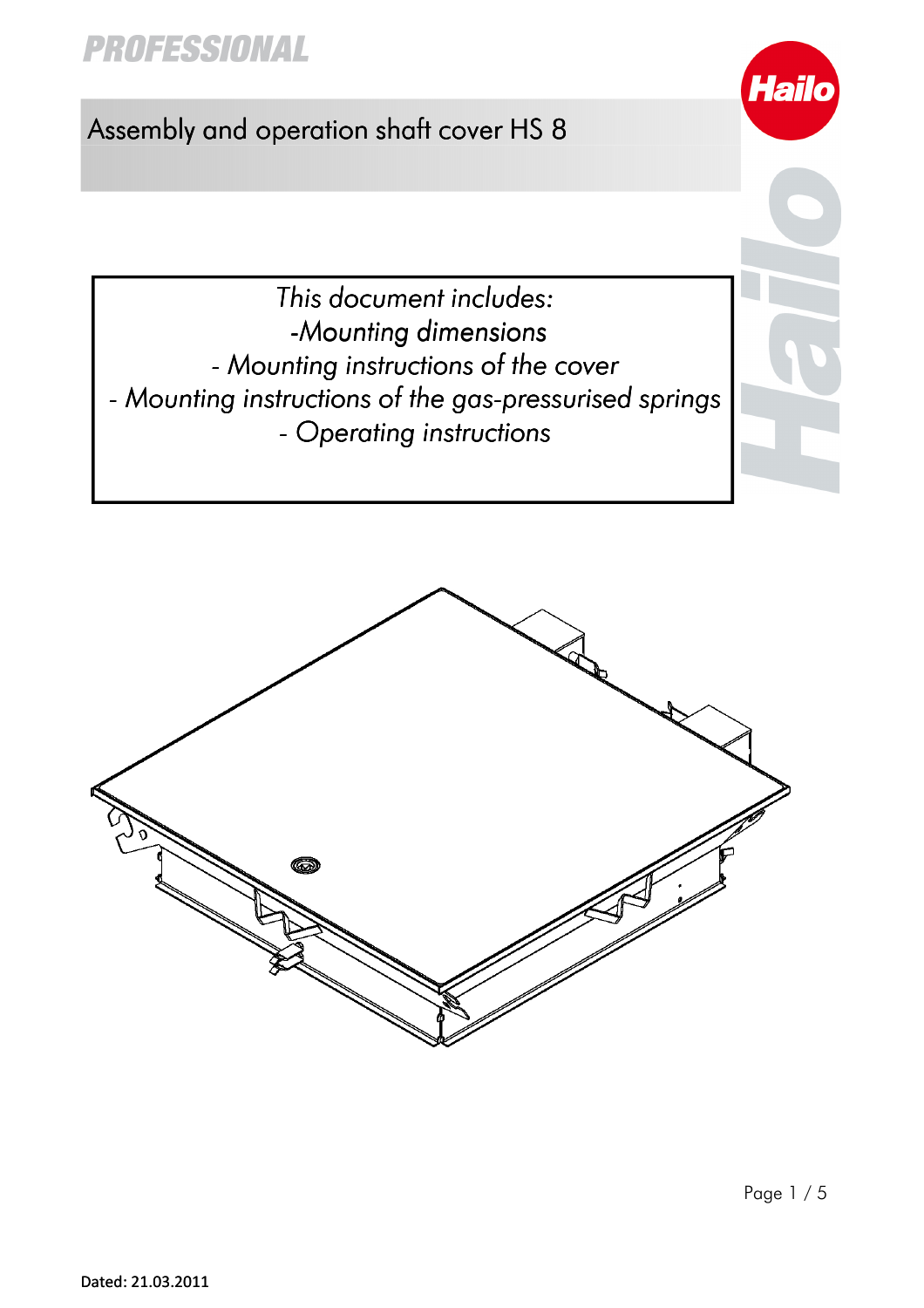# Mounting dimensions of shaft cover HS 8







Page 2 / 5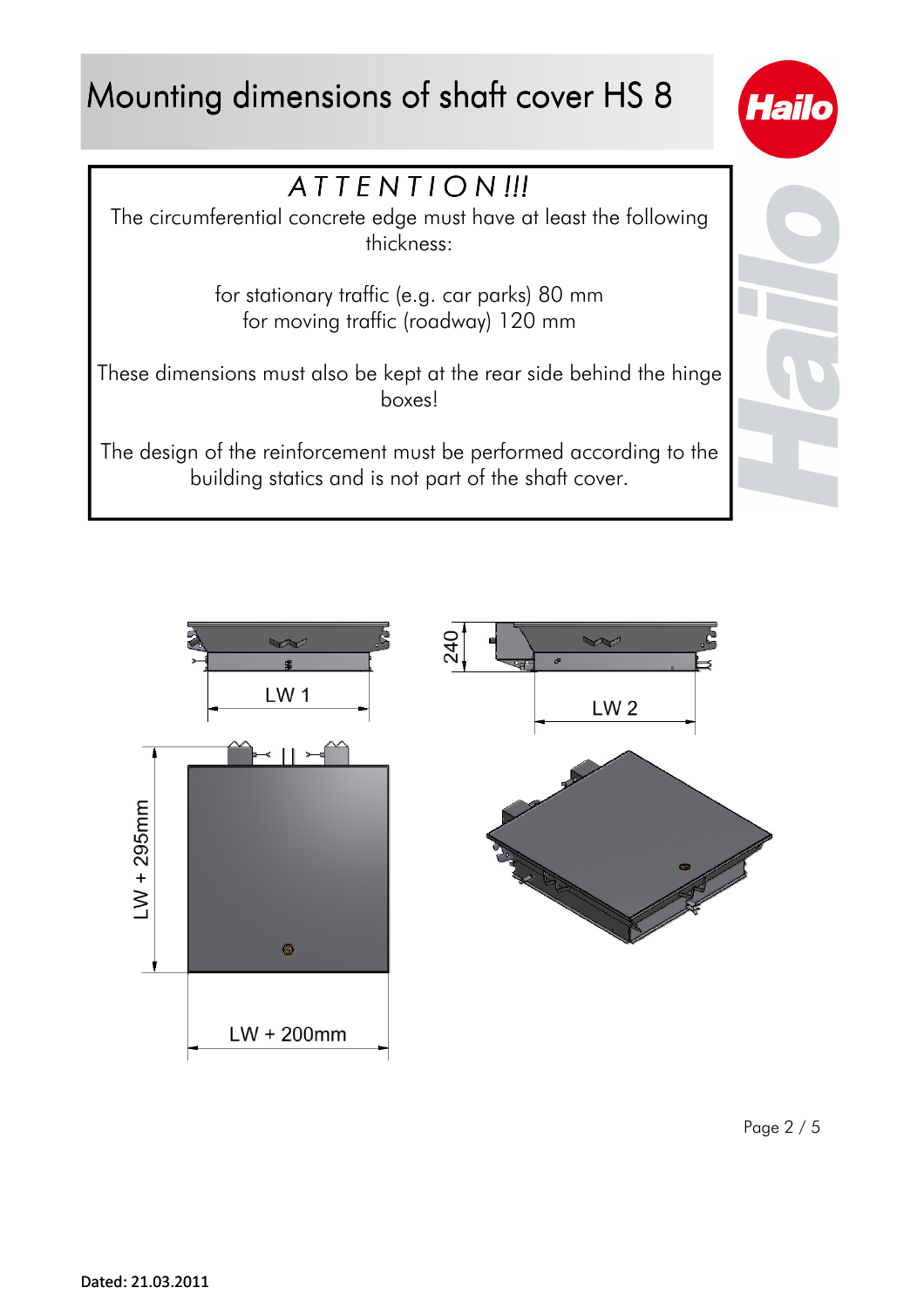### PROFESSIONAL Installation instructions shaft cover HS 8 **Hailo ACHTUNG!** Den Deckel vor dem Aushärten des Betons NICHT öffnen! Erst anschließend darf die Abdeckung geöffnet und die Gasdruckfedern montiert werden! -Bitte beachten Sie hierzu unsere Bedienungs- und Montageanleitung! **ATTENTION!** - Don't open the cover before the concrete is cured! GB) Only now, the shaft cover can be opened and the gas springs can be installed! For this, please notice our instruction and installation manual! **PAS OP!** - Het deksel mag NIET geopend worden voordat het in beton gestort is! NL) Pas wanneer het beton uitgehard is maa het deksel geopend worden en maa de gasveer gemonteerd worden! - Gebruik hiervoor de meegeleverde montagehandleiding!  $02/11$ 183199.

1. Remove all accessory parts such as gas-pressurised springs and operating keys as well as packaging (film, cardboard)

2. Position the shaft cover in the component where it must be installed, e.g. opening in the building, casing of a shaft ceiling, etc. There are hooks at the corners of the frame for lifting; on these hooks it is possible to attach chains or ropes to the cover. Make sure to observe the minimum thickness of the circumferential concrete on the outer edges of the shaft cover:

- 80 mm for stationary traffic
- 120 mm for moving traffic

The horizontal alignment must be performed according to the final roadway. It is necessary to support the frame round about from beneath in order to align it.

3. Produce the linkage to the reinforcement according to the statics of the building; seal the gaps between the frames and the casing through which concrete might penetrate. For large covers it is possible to position ballast weight on the cover in order to avoid floating. Concrete quality C20/25 (B25) or higher!

4. Spread the concrete when pouring it using an internal vibrator, finally smooth it and remove concrete spatters from the cover surface. Allow concrete to set.

5. After setting of the concrete it is possible to open the cover. Mount and adjust the gas-pressurised springs according to the instructions. All necessary screws are premounted. If concrete penetrated inside the cover, remove it!

#### ATTENTION:

In case of non-observance of the installation instructions the warranty of the manufacturer is becoming null and void!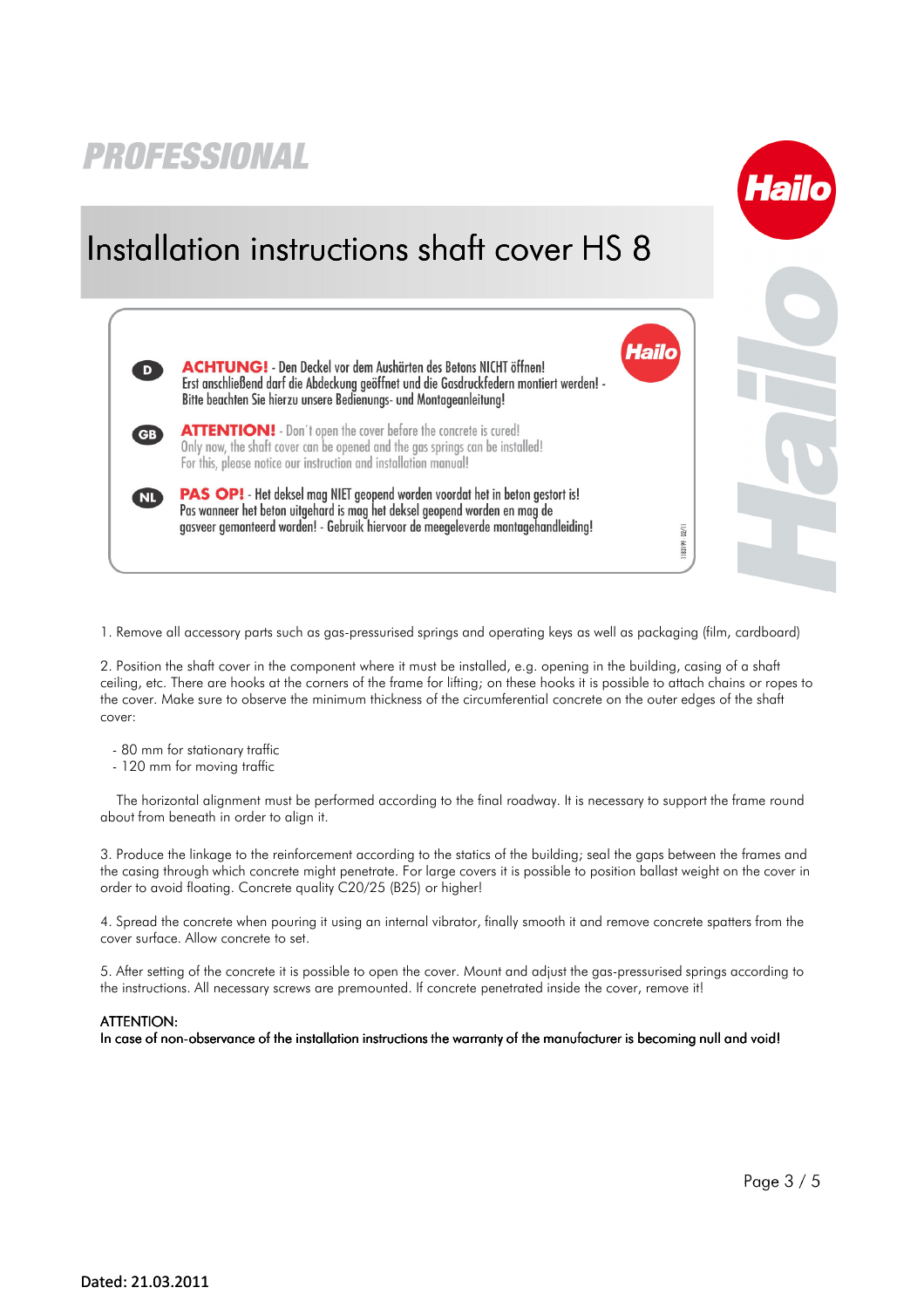PROFESSIONAL

## Assembly and operating instructions Hailo - Shaft cover HS8 gas-pressurised springs

It is possible to adjust the action of the gas-pressurised springs by using a relocatable stop.

1. First the head of the piston rod is screwed to the bottom of the frame using the preassembled screw. Only tighten the nut as far that it is still possible to turn the screw!

2. Then assemble the head of the cylinder as illustrated; when moving the cover the screw slides in the oblong hole.

3. When fixing the stop (screw with sleeve, position "X") it can be adjusted to the point at which the gaspressurised spring pushes upwards when opening the cover. If the shaft cover is only equipped with one gaspressurised spring, it is necessary to adjust the point at which cover stops when it opens to about 80°. Then it is easily possible to move the cover manually to the stop position.

If several gas-pressurised springs are available, it is necessary to mount the stops in a way that the gaspressurised springs are activated one after another. The advantage is that the cover would not open rapidly and that you must not counteract all gas-pressurised springs when closing the cover. The further the stop is displaced downward the higher is the force of the spring when starting opening the cover.